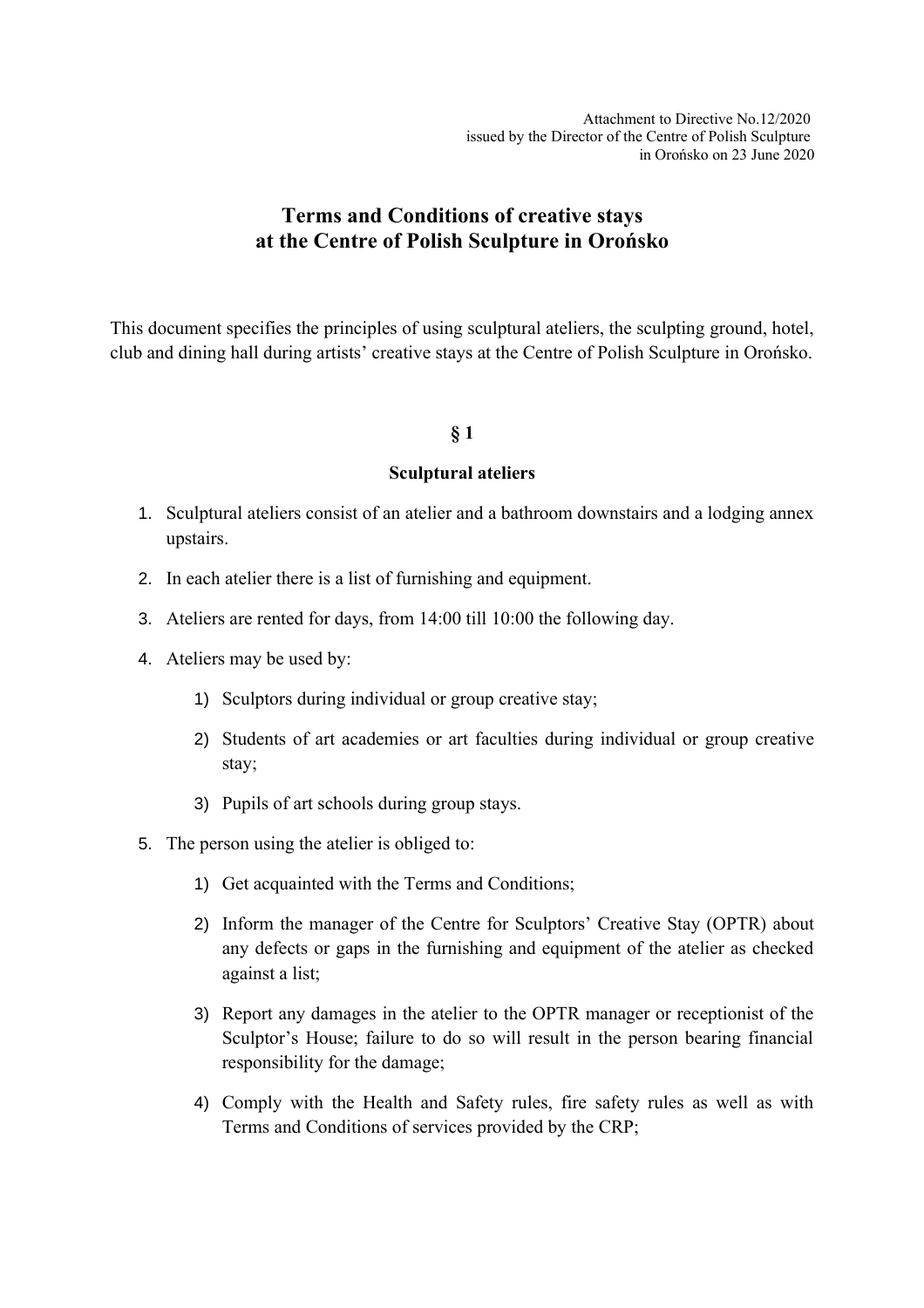- 5) Keep the premises clean and tidy, use the sanitary facilities as well as the sculpting ground and atelier equipment properly;
- 6) Keep quiet hours from 22:00 to 7:00;
- 7) Insure against the consequences of personal accidents.
- 6. The person using the atelier bears financial responsibility for any damage to furnishing the of the atelier, as well as any damage to the tools and equipment done of their fault or the fault of people accompanying them.
- 7. Unauthorized people, i.e. not registered by the Management to stay at the atelier, are not allowed to use the lodge.
- 8. Keeping animals (cats and dogs) at the atelier is allowed after gaining prior acceptance of the OPTR manager.
- 9. The person using the atelier bears all responsibility for any damages done by the animals mentioned in section 8.
- 10. When in generally accessible space, the animals must be kept on a lead. Animals must not be brought into the dining hall at the Sculptor's House.
- 11. The person using the atelier receives and returns the key at the reception of the Sculptor's House.
- 12. Using the outdoor atelier, installations and equipment of the sculpting ground is allowed only when accepted by the OPTR manager.
- 13. The atelier is cleaned once a week or, at the request of the person using the atelier, every 3 days, between 7:00 and 15:00.
- 14. In the case of making any damage to the atelier furnishing, equipment and tools made accessible, the person using the atelier covers the cost of repairs or the cost of purchase of new things to replace the damaged ones.
- 15. The use of heaters is not allowed.
- 16. In the case of absence at the atelier, the person using it should leave a contact phone number.
- 17. Before leaving the atelier, its user is obliged to surrender it, to return the rented tools and equipment to an authorized worker of the CRP and to make financial settlements.
- 18. Following an agreement of the OPTR manager, the artist is allowed to leave the sculptural work produced during the creative stay for the period of 3 months.
- 19. The work left should be protected against external factors by the artist.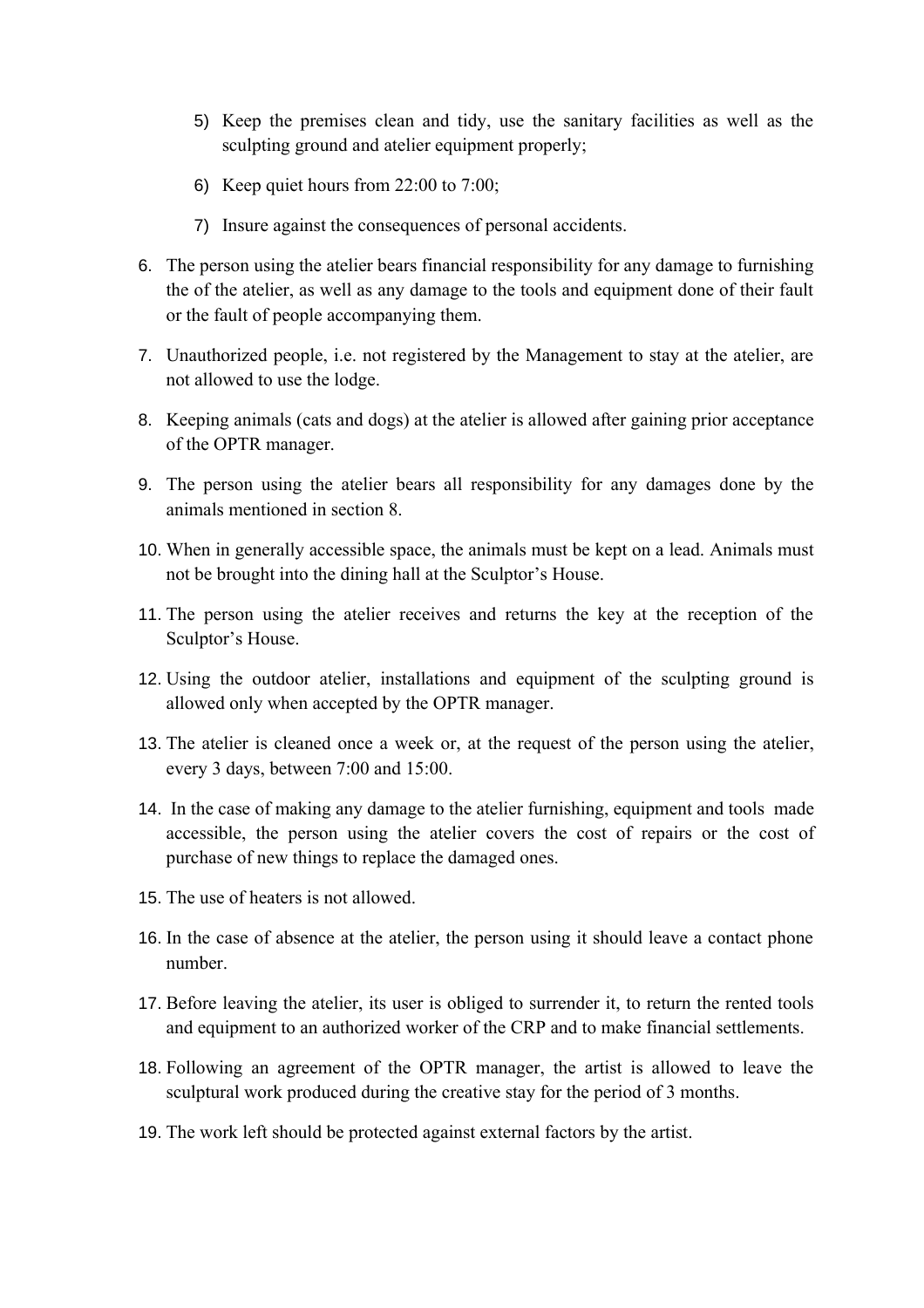- 20. Artists leave their works at their own risk the CRP does not bear responsibility for any possible damage.
- 21. After the period mentioned in section 18 the artist is obliged to collect the work.
- 22. Detailed terms of leaving an artwork mentioned in section 18 are specified in an agreement signed with the CRP.
- 23. The CRP charges for the stay and the use of the atelier .
- 24. The charges for using the atelier and services offered by the CRP are specified in the current directives issued by the Director of the CRP in Orońsko.
- 25. The person using the atelier is obliged to settle the charges for stay and use of the atelier before their arrival, on the basis of invoice issued by the CRP.
- 26. On the last day of stay the person using the atelier is obliged to make settlements according to the current price list for additional services performed by the CRP.
- 27. Ateliers may be booked for the period of up to 4 weeks.
- 28. In justified cases, after an agreement of the CRP Director, ateliers may be booked for a period longer than 4 weeks.
- 29. Ateliers can be booked by sending an email to the address j.wozniak@rzezbaoronsko.pl. **Booking is understood as making a reservation with the obligation to pay for renting an atelier and for the ordered services.**

30. Booking may be cancelled not later than 30 days before the starting date of using the atelier. In such a case the person making the booking is not charged any costs of renting atelier or accommodation. When the cancellation is done in a period shorter than 30 days, the person making the booking pays the full price of renting atelier and accommodation for the whole period .

## **§ 2**

#### **Sculptor's House**

- 1. Sculptor's House offers accommodation in single, double, triple and 4-people rooms with bathrooms. There is a Sculptors' Club and a dining hall at the Sculptor's House.
- 2. In each room there is a list of furnishing and equipment.
- 3. The Sculptor's House may be used by:
	- 1) Sculptors during individual or group creative stay;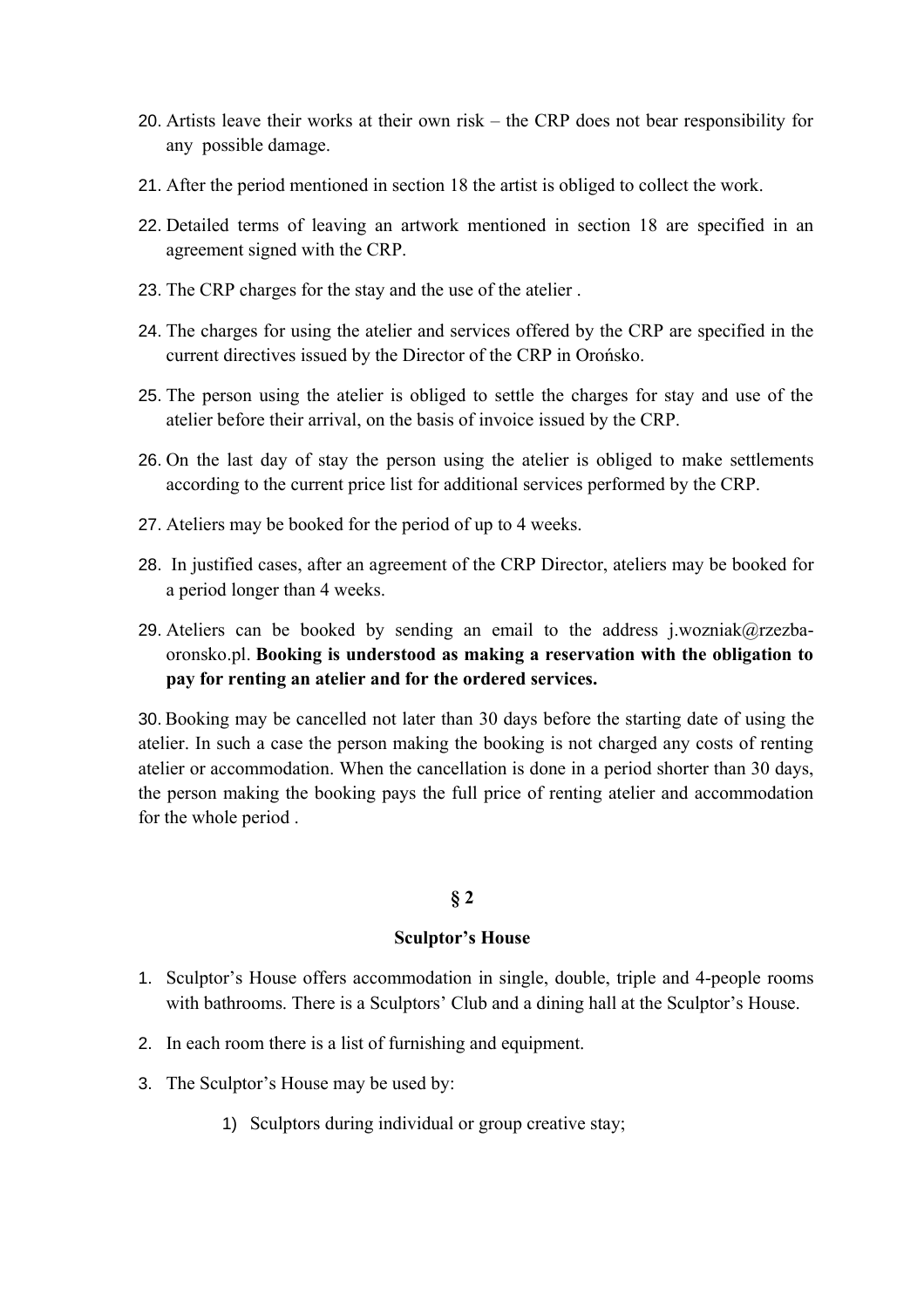- 2) Students of art academies or art faculties during individual or group creative stay;
- 3) Pupils of art schools during group stays.
- 4. People using the Sculptor's House are obliged to:
	- 1) Get acquainted with the Terms and Conditions;
	- 2) Inform the manager of the Centre for Sculptors' Creative Stay (OPTR) any defects or gaps in the furnishing and equipment of the room as checked against a list;
	- 3) Inform the OPTR manager or receptionist of the Sculptor's House about any damages in the room; failure to do so will result in the person bearing financial responsibility for the damage;
	- 4) Comply with Health and Safety rules, fire safety rules as well as with Terms and Conditions of staying and of the services of the CRP;
	- 5) Keep the premises clean and tidy, use the sanitary facilities, as well as the equipment and tools, including those in the sculpting ground properly;
	- 6) Keep quiet hours from 22:00 to 7:00;
	- 7) Insure against the consequences of personal accidents.
- 5. The person using the room bears financial responsibility for any damage to furnishing the of the room, as well as any damage to the tools and equipment, done of their fault of the fault of people accompanying them.
- 6. Unauthorized people, i.e. not registered by the Management to stay in the room, are not allowed to use the accommodation.
- 7. The person using the room receives and returns the key at the reception of the Sculptor's House.
- 8. Using the outdoor atelier, installations and equipment of the sculpting ground is allowed only when accepted by the OPTR manager.
- 9. The room is cleaned once a week or, at the request of the person using the room, every 3 days, between 7:00 and 15:00.
- 10. Smoking is not allowed in the Sculptor's House.
- 11. The quiet hours at the Sculptor's House are from 22:00 to 7:00.
- 12. The Sculptor's House accepts guests with animals (cats and dogs), which requires additional charge; The person using the room bears all responsibility for any damages done by the animals.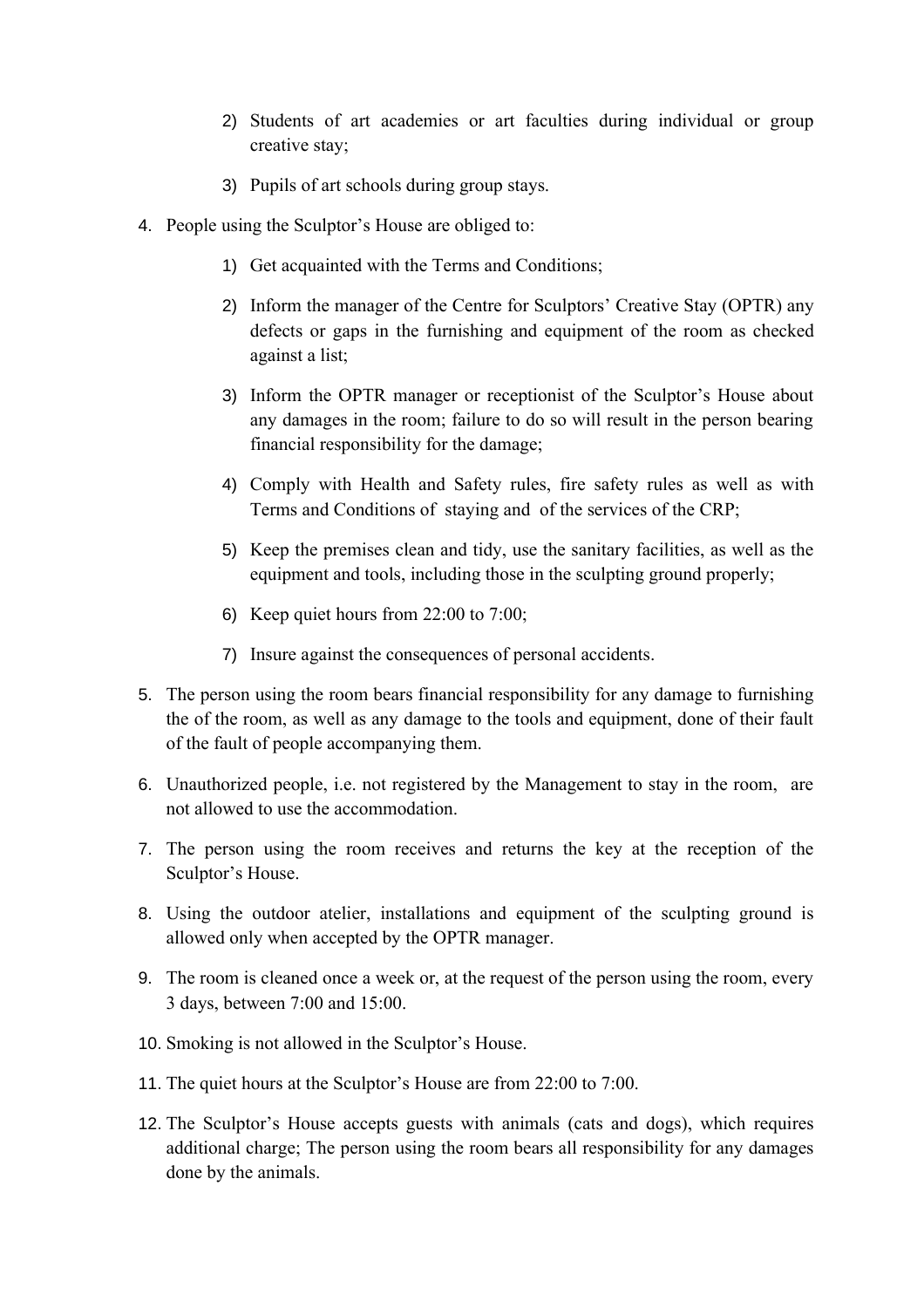- 13. When in generally accessible space, the animals must be kept on a lead. Animals must not be brought into the dining hall of the Sculptor's House.
- 14. In the case of making any damage to the room or its furnishing the person using the room covers the cost of repairs or the cost of purchase of new things.
- 15. Due to the fire safety it is not allowed to use immersion heaters, irons and other electrical appliances which are not included in the equipment of the room. It does not apply to phone chargers and computer power adapters.
- 16. On the last day of stay, the person using the room is obliged to make financial settlements of the stay and for using additional services provided by the CRP.
- 17. After an agreement of the OPTR manager, the artist is allowed to leave the sculptural work produced during the creative stay for the period of 3 months.
- 18. The work left should be protected against external factors by the artist.
- 19. Artists leave their works at their own risk he CRP does not bear responsibility for any possible damage.
- 20. Detailed terms of leaving an artwork mentioned in section 17 are specified in an agreement signed with the CRP.
- 21. After the period mentioned in section 17, the artist is obliged to collect the work.
- 22. When the person is absent from the room, they should leave a contact phone number.
- 23. The CRP charges for the stay and the use of the room.
- 24. The charges for accommodation and services provided by the CRP are specified in the current directive issued by the Director of the CRP in Orońsko.
- 25. The person using accommodation at the Sculptor's House is obliged to settle the charges for the room before their arrival, on the basis of invoice issued by the CRP.
- 26. On the last day of stay the person using the accommodation is obliged to make settlements according to the current price list for additional services performed by the CRP.
- 27. Accommodation for creative stay may be booked for the period of up to 4 weeks.
- 28. In justified cases, after an agreement of the CRP Director, accommodation may be booked for a period longer than 4 weeks.
- 29. Accommodation for creative stays can be booked by sending an email to the address j.wozniak@rzezba-oronsko.pl. **Booking is understood as making a reservation with the obligation to pay for renting an atelier and accommodation.**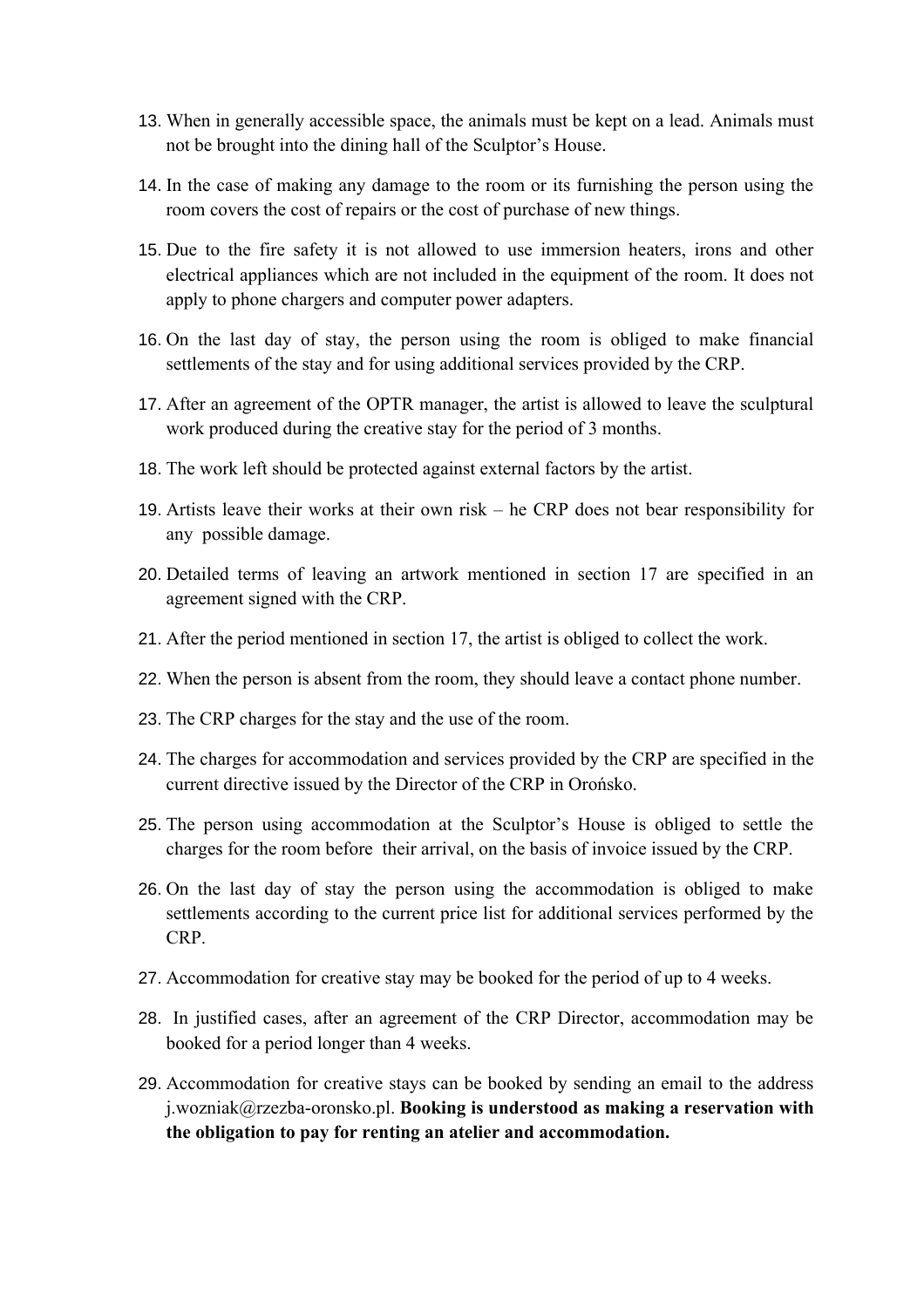30. Booking may be cancelled not later than 30 days before the starting date of arrival at the Sculptor's House. In such a case the person making the booking is not charged any costs of booking atelier or accommodation. When the cancellation is done in a period shorter than 30 days, the person making the booking pays the full price of accommodation for the whole period.

### **§ 3**

#### **Sculpting Ground and common atelier**

- 1. The 3000 m<sup>2</sup> Sculpting Ground, equipped with electrical, compressed air and water installations, and the  $130 \text{ m}^2$  common atelier are designated for realization of artistic projects by people mentioned in **§** 1, section 4 and **§** 2 section 3 during their creative stays.
- 2. People using the sculpting ground and the common atelier obliged to:
	- 1) Get acquainted with the Terms and Conditions;
	- 2) Inform the OPTR manager about any defects of the installations and equipment of the sculpting ground; failure to do so will result in the person bearing financial responsibility for the damage caused as a result of it;
	- 3) Comply with Health and Safety rules and fire safety rules as well as with Terms and Conditions regarding stay and use of services provided by the CRP;
	- 4) Keep the area around the workstation in the sculpting ground and the common atelier clean and tidy,
	- 5) Keep quiet hours from 22:00 to 7:00;
	- 6) Insure against the consequences of personal accidents.
- 3. The person using the workstation in the sculpting ground and the common atelier bears financial responsibility for any damage to the tools and equipment done of their fault of the fault of people accompanying them.
- 4. Using the installations and equipment in the sculpting ground and the common atelier is allowed only when accepted by the OPTR manager.
- 5. The workstation in the sculpting ground and the common atelier are cleaned once a week or, at the request of the person using the workstation, every 3 days, between 7:00 and  $15:00$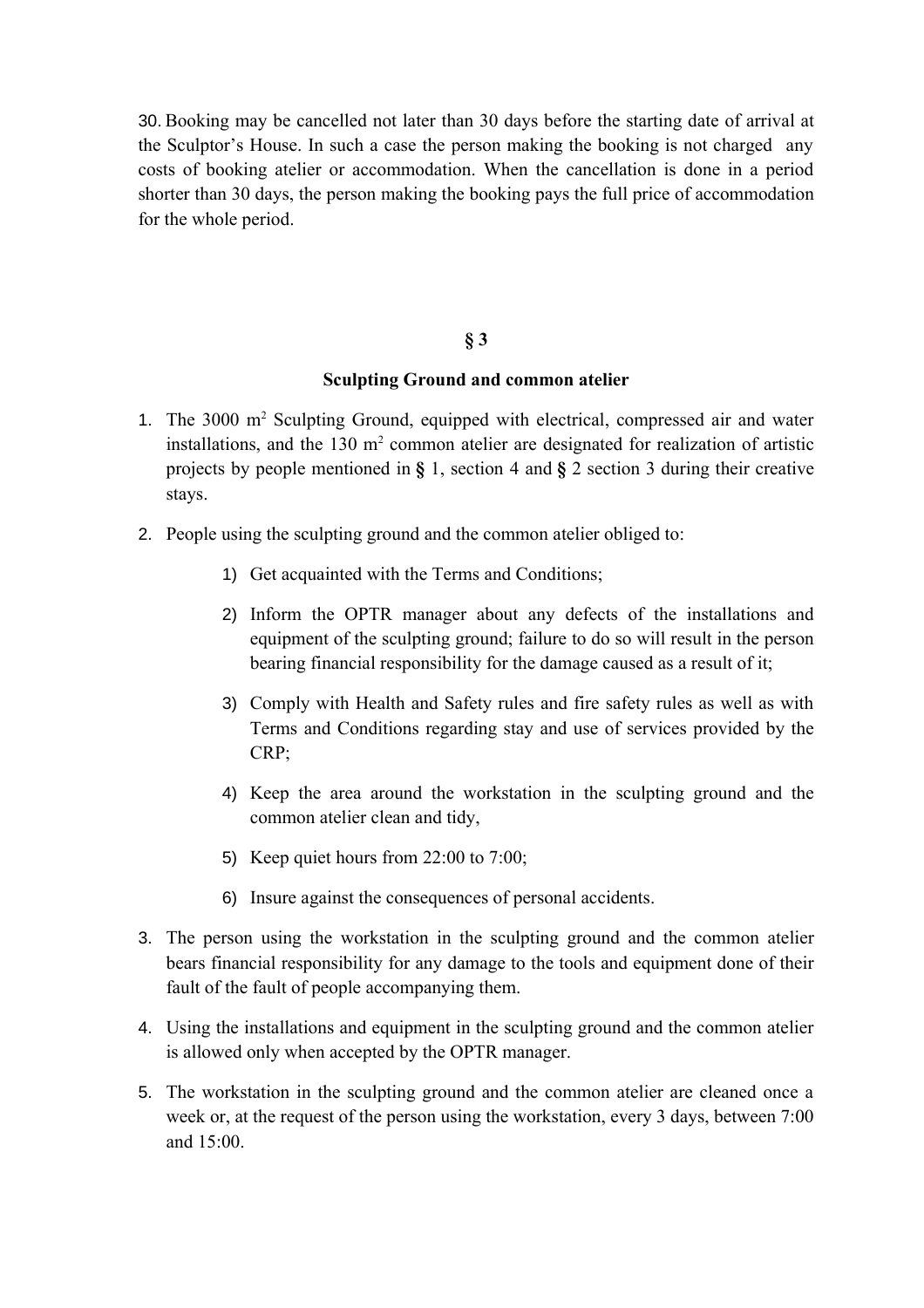- 6. In the case of making any damage to the equipment, installations and tools, the person using them covers the cost of repairs or the cost of purchase of new things.
- 7. On the last day of stay, the person using the sculpting ground or common atelier is obliged to return the rented tools and equipment to an authorized worker of the CRP.
- 8. The CRP charges for the use of the sculpting ground and the common atelier.
- 9. The charges for using the sculpting ground, the common atelier and services provided by the CRP are specified in the current directive issued by the Director of the CRP in Orońsko.
- 10. The person using an outdoor workstation in the sculpting ground or the common atelier is obliged to settle the charges for them before starting using them.
- 11. On the last day of stay the person using the workstation in the sculpting ground or the common atelier is obliged to make settlements according to the current price list for additional services provided by the CRP.
- 12. A workstation in the sculpting ground or the common atelier can be booked by sending an email to the address j.wozniak@rzezba-oronsko.pl. **Booking is understood as making a reservation with the obligation to pay for renting a workstation in the sculpting ground or the common atelier plus for the booked services.**
- 13. Booking may be cancelled not later than 30 days before the starting the use of a workstation in the sculpting ground or the common atelier. In such a case the person making the booking is not charged any costs of booking a workstation in the sculpting ground or the common atelier. When the cancellation is done in a period shorter than 30 days, the person making the booking pays the price of renting a workstation or the common atelier for the whole period.

## **§4**

## **Final provisions**

- 1. All queries or complaints regarding your stay should be reported to the reception of the Sculptor's House, ext. 55.
- 2. Meals in the dining hall are served:
	- 1) Breakfast from 8 am to 9 am;
	- 2) Dinner from 1 pm to 4 pm.